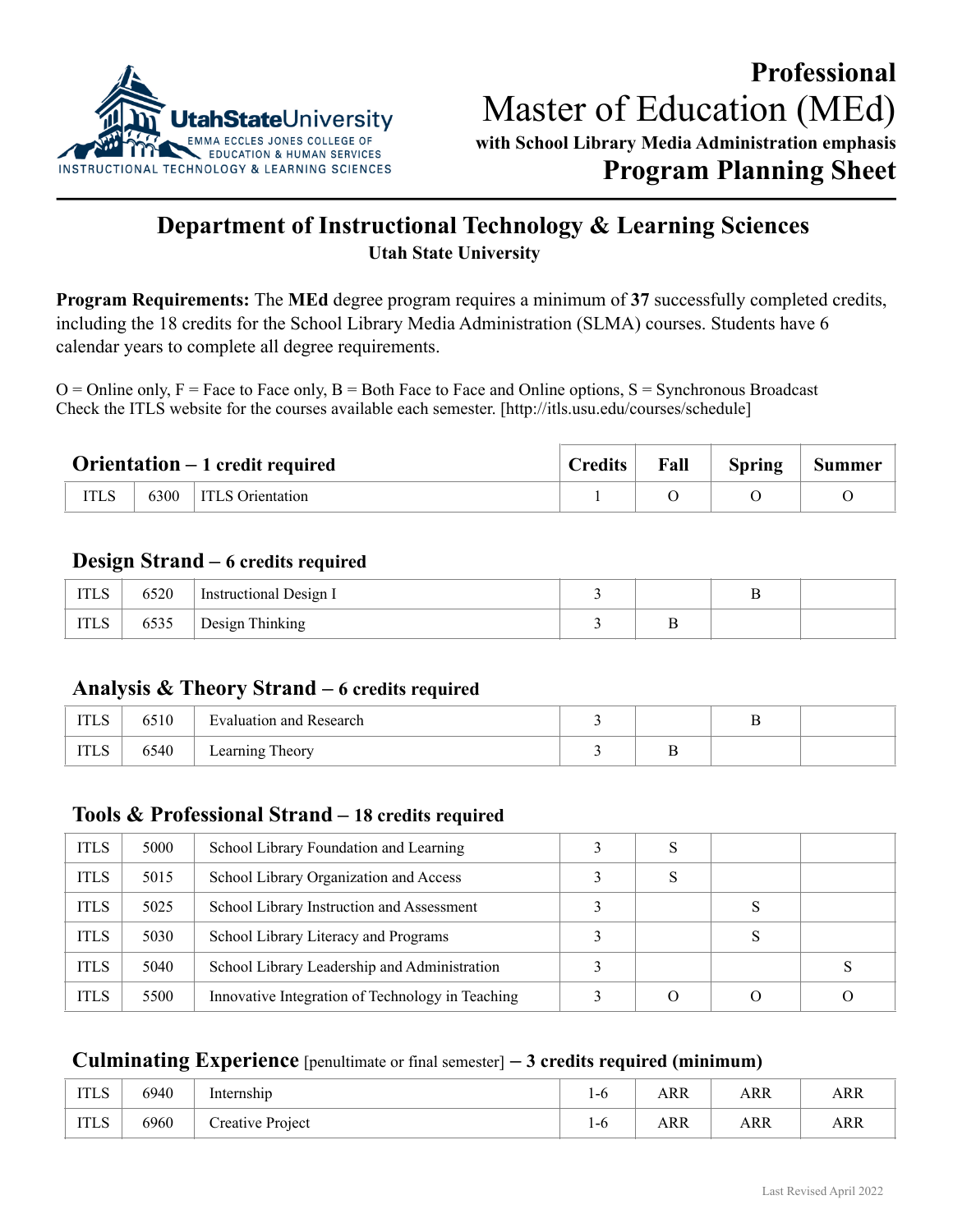| <b>General Elective Course Options</b> |      | <b>Credits</b>                                   | Fall           | <b>Spring</b>  | <b>Summer</b> |                |
|----------------------------------------|------|--------------------------------------------------|----------------|----------------|---------------|----------------|
| <b>ITLS</b>                            | 6205 | Computer Applications-Tools for Learning         | 3              | $\Omega$       | $\Omega$      | $\mathcal{O}$  |
| <b>ITLS</b>                            | 6210 | Virtual Environment Development ^                | 3              | $\Omega$       |               | $O^{\wedge}$   |
| <b>ITLS</b>                            | 6215 | Video and Audio Design and Production I          | $\overline{3}$ | $\mathbf{O}$   |               | $\mathcal{O}$  |
| <b>ITLS</b>                            | 6220 | Video and Audio Design and Production II         | $\overline{3}$ |                | $\Omega$      |                |
| <b>ITLS</b>                            | 6230 | Graphic Design and Production I                  | $\overline{3}$ |                | $\Omega$      |                |
| <b>ITLS</b>                            | 6240 | Graphic Design and Production II                 | $\overline{3}$ | $\overline{O}$ |               |                |
| <b>ITLS</b>                            | 6245 | eLearning Authoring Tools ^                      | $\overline{3}$ |                | $\mathcal{O}$ | $O^{\wedge}$   |
| <b>ITLS</b>                            | 6260 | Mobile Design and Development                    | $\overline{3}$ | $\overline{O}$ |               |                |
| <b>ITLS</b>                            | 6265 | <b>Internet Development</b>                      | $\overline{3}$ | B              | B             | $\Omega$       |
| <b>ITLS</b>                            | 6270 | Digital Making and Learning                      | $\overline{3}$ |                | $\rm F$       |                |
| <b>ITLS</b>                            | 6320 | Writing for Design                               | $\mathfrak{Z}$ |                | $\mathcal{O}$ | $\Omega$       |
| <b>ITLS</b>                            | 6390 | Transformative Uses of Technology for Learning   | $\mathfrak{Z}$ |                |               | $\mathcal{O}$  |
| <b>ITLS</b>                            | 6530 | <b>Instructional Design II</b>                   | 3              | B              |               |                |
| <b>ITLS</b>                            | 6545 | Advanced Learning Theory *                       | $\mathfrak{Z}$ |                |               |                |
| <b>ITLS</b>                            | 6560 | Project and Organizational Management            | $\overline{3}$ |                | $\mathbf B$   |                |
| <b>ITLS</b>                            | 6570 | Performance Systems                              | $\overline{3}$ |                |               | $\mathcal{O}$  |
| <b>ITLS</b>                            | 6700 | Special Topics <sup>*</sup>                      | $1-3$          |                |               |                |
| <b>ITLS</b>                            | 6720 | Adult Education Philosophy, Theory, and Practice | $\mathfrak{Z}$ |                |               | $\overline{O}$ |
| <b>ITLS</b>                            | 6730 | Games and Learning                               | $\overline{3}$ | $\overline{O}$ |               |                |
| <b>ITLS</b>                            | 6760 | <b>Grant and Proposal Writing</b>                | $\overline{3}$ | $\overline{O}$ |               |                |
| <b>ITLS</b>                            | 6870 | Current Issues Seminar *                         | $1-3$          |                |               |                |
| <b>ITLS</b>                            | 6900 | <b>Independent Study</b>                         | $1-6$          | <b>ARR</b>     | <b>ARR</b>    | <b>ARR</b>     |
| <b>ITLS</b>                            | 6910 | <b>Independent Research</b>                      | $1-6$          | <b>ARR</b>     | <b>ARR</b>    | <b>ARR</b>     |
| Other courses approved by your advisor |      |                                                  |                |                |               |                |

**^** Taught alternating years

\* Taught periodically, check schedule for availability and delivery format

# The following tables show a recommended order of study for students to complete within 2 years:

Alternatively, start with the SLMA courses the 1st year and finish with the MEd core courses the 2nd year.

| Fall (1 <sup>st</sup> Year)    | Spring $(1st Year)$                  | <b>Summer (1st Year)</b>       |
|--------------------------------|--------------------------------------|--------------------------------|
| ITLS 6300 ITLS Orientation (1) | ITLS 6520 Instructional Design I (3) | Elective $(3)$ <sup>**</sup>   |
| ITLS 6535 Design Thinking (3)  | ITLS 6510 Consumer of Research (3)   | ITLS 6960 Creative Project (3) |
| ITLS 6540 Learning Theory (3)  |                                      |                                |
| 7 credit hours                 | 6 credit hours                       | 6 credit hours                 |

| <b>Fall</b> (2 <sup>nd</sup> Year) | Spring (2 <sup>nd</sup> Year) | Summer (2 <sup>nd</sup> Year) |
|------------------------------------|-------------------------------|-------------------------------|
|------------------------------------|-------------------------------|-------------------------------|